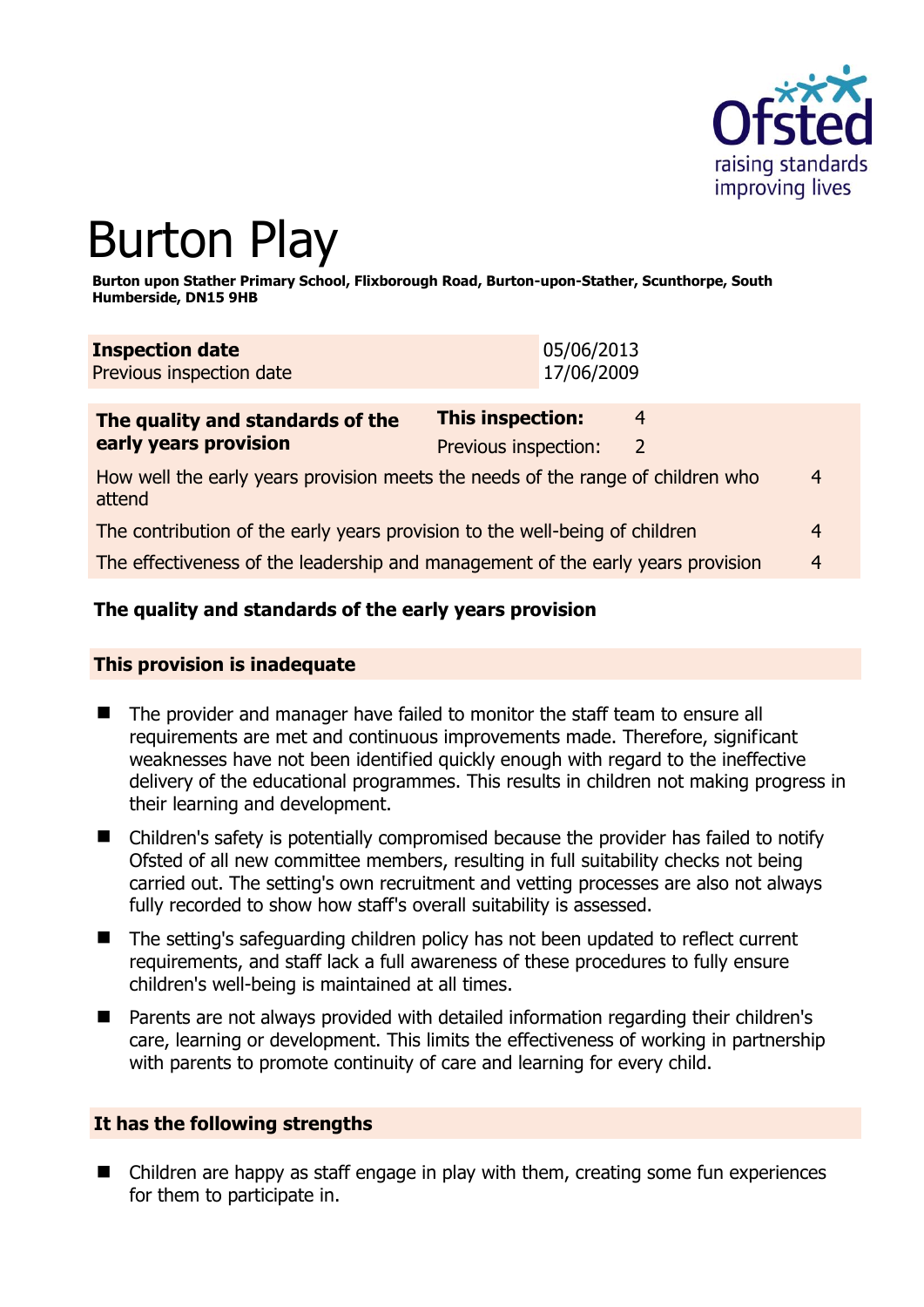# **Information about this inspection**

Inspections of registered early years provision are:

- $\bullet$  scheduled at least once in every inspection cycle the current cycle ends on 31 July 2016
- scheduled more frequently where Ofsted identifies a need to do so, for example where provision was previously judged inadequate
- **•** brought forward in the inspection cycle where Ofsted has received information that suggests the provision may not be meeting the legal requirements of the Early Years Foundation Stage or where assessment of the provision identifies a need for early inspection
- **•** prioritised where we have received information that the provision is not meeting the requirements of the Early Years Foundation Stage and which suggests children may not be safe
- scheduled at the completion of an investigation into failure to comply with the requirements of the Early Years Foundation Stage.

The provision is also registered on the voluntary and compulsory parts of the Childcare Register. This report includes a judgment about compliance with the requirements of that register.

# **Inspection activities**

- $\blacksquare$ The inspector observed activities and care practices within the playroom and the outside area.
- $\blacksquare$ The inspector spoke with children and staff, and held a meeting with committee members. She also took into account the views of parents and carers spoken to during the inspection.

The inspector looked at relevant documentation including observational

- assessments, policies, the setting's self-evaluation, and information used to assess the suitability of staff.
- $\blacksquare$ The inspector completed a joint observation with the quality improvement partner and acting deputy manager.

**Inspector**  Melanie Arnold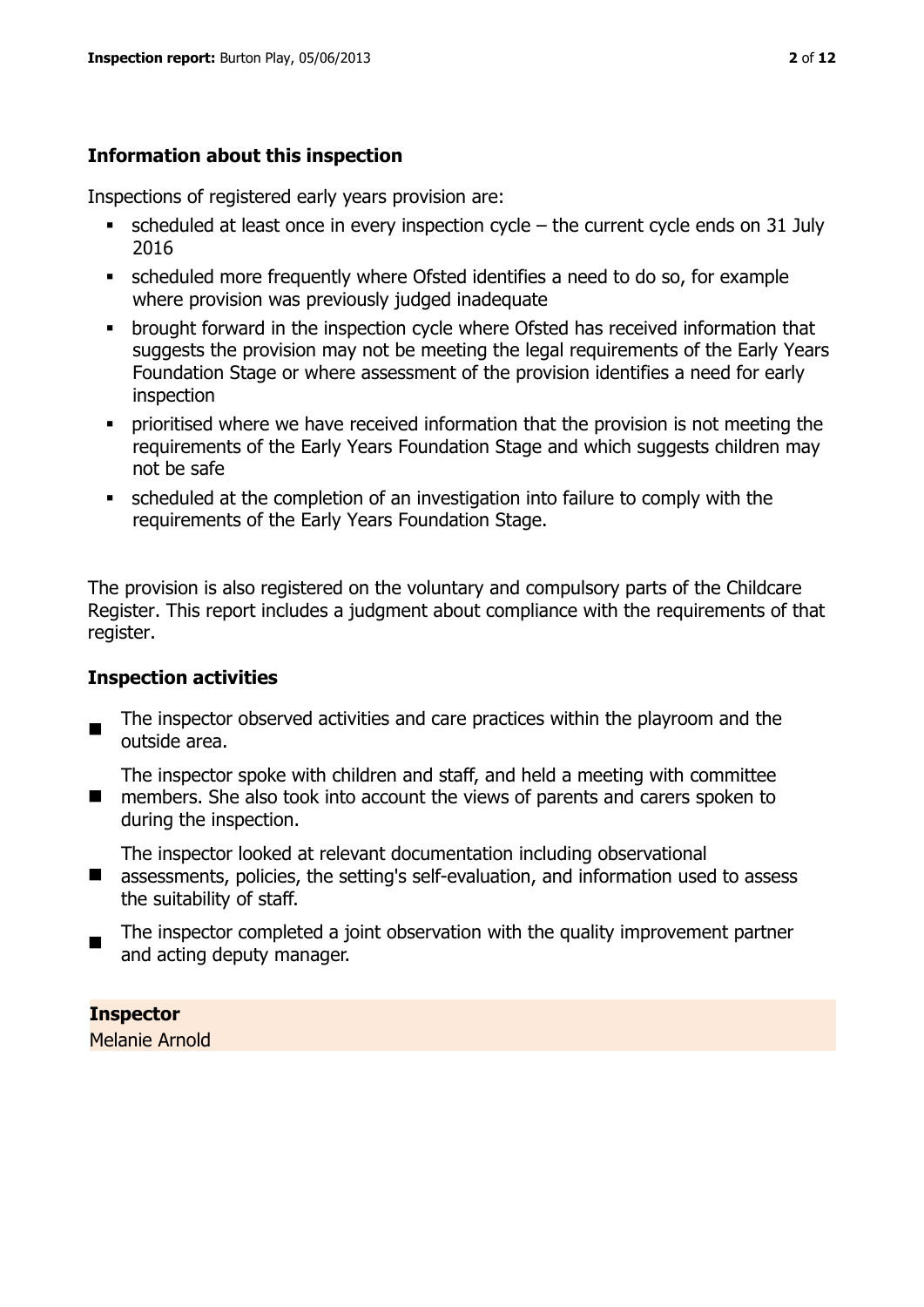#### **Full Report**

#### **Information about the setting**

The setting was registered in 1991 and is on the Early Years Register and the compulsory and voluntary parts of the Childcare Register. It is situated in purpose-built premises in the grounds of Burton Upon Stather Primary School in Scunthorpe, North Lincolnshire, and is committee run. The setting serves the local area and is accessible to all children. They operate a breakfast and after school club for school-age children and a pre-school for children from age two. Children are cared for in one main playroom and they also access an enclosed area available for outdoor play.

The setting opens Monday to Friday all year round. The breakfast club operates from 7.45am to 8.45am, and after school sessions are from 3.30pm to 6pm. The pre-school operates from 9am to 3.15pm, with children also able to attend the breakfast and after school sessions to extend their day if required. The setting opens in school holidays subject to demand. There are currently 60 children attending, 48 of whom are within the early years age group. The setting provides funded early education for three- and fouryear-olds. It supports children with special educational needs and/or disabilities.

The setting employs 12 members of childcare staff. Of these, the manager holds an appropriate early years qualifications at level 4, three staff hold qualifications at level 3 and seven staff hold level 2.

#### **What the setting needs to do to improve further**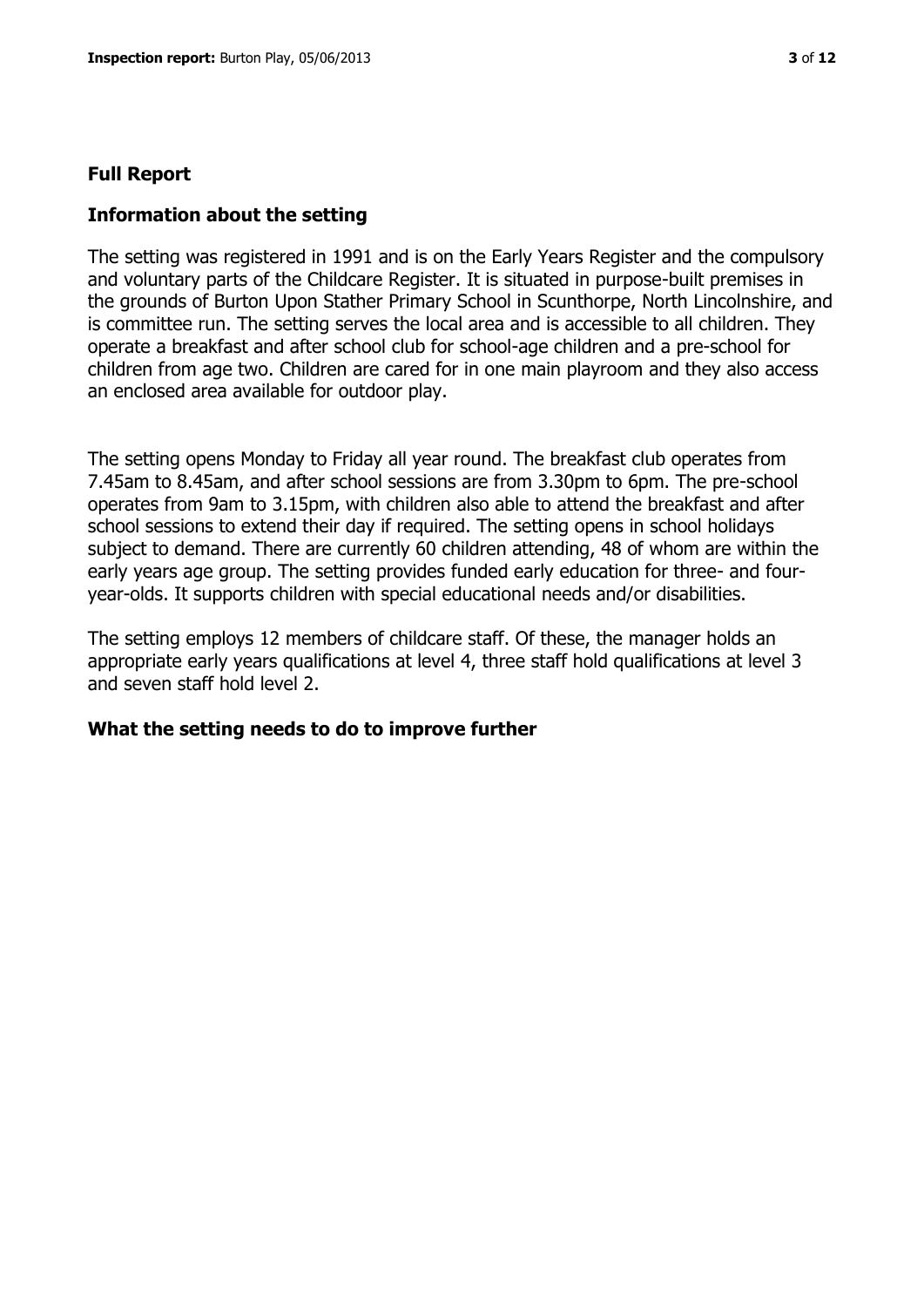#### **To meet the requirements of the Early Years Foundation Stage the provider must:**

- improve the quality of provision for all children by conducting regular supervisions and monitoring of the manager and staff team, to ensure all requirements of the Early Years Foundation Stage are met and continuous improvement is made
- **E** ensure each area of learning and development is implemented through planned, purposeful play and through a mix of adult-led and child-initiated activities
- develop staff's knowledge of how to use observational assessment to understand each child's level of achievement within the seven areas of learning and to then use this information to plan future learning experiences for each child
- ensure Ofsted are notified of any changes to members of the committee running the setting
- **E** ensure information is recorded on the suitability and vetting checks carried out on all staff during the employment process; this is with specific regard to maintaining records of reference checks carried out
- $\blacksquare$  update the safeguarding children policy and procedure to include the use of mobile phones and cameras in the setting, and ensure staff fully understand the procedures to follow should they have any safeguarding concerns about a child and how to respond if allegations are made against a member of staff
- ensure parents are provided with clear information regarding their children's daily care routines, activities, progress and development. Also ensure information is shared with parents regarding how children with special educational needs and/or disabilities are supported in their learning.

# **To further improve the quality of the early years provision the provider should:**

■ increase opportunities for children to more effectively contribute and concentrate during activities by grouping them into smaller sized groups.

# **Inspection judgements**

**How well the early years provision meets the needs of the range of children who attend**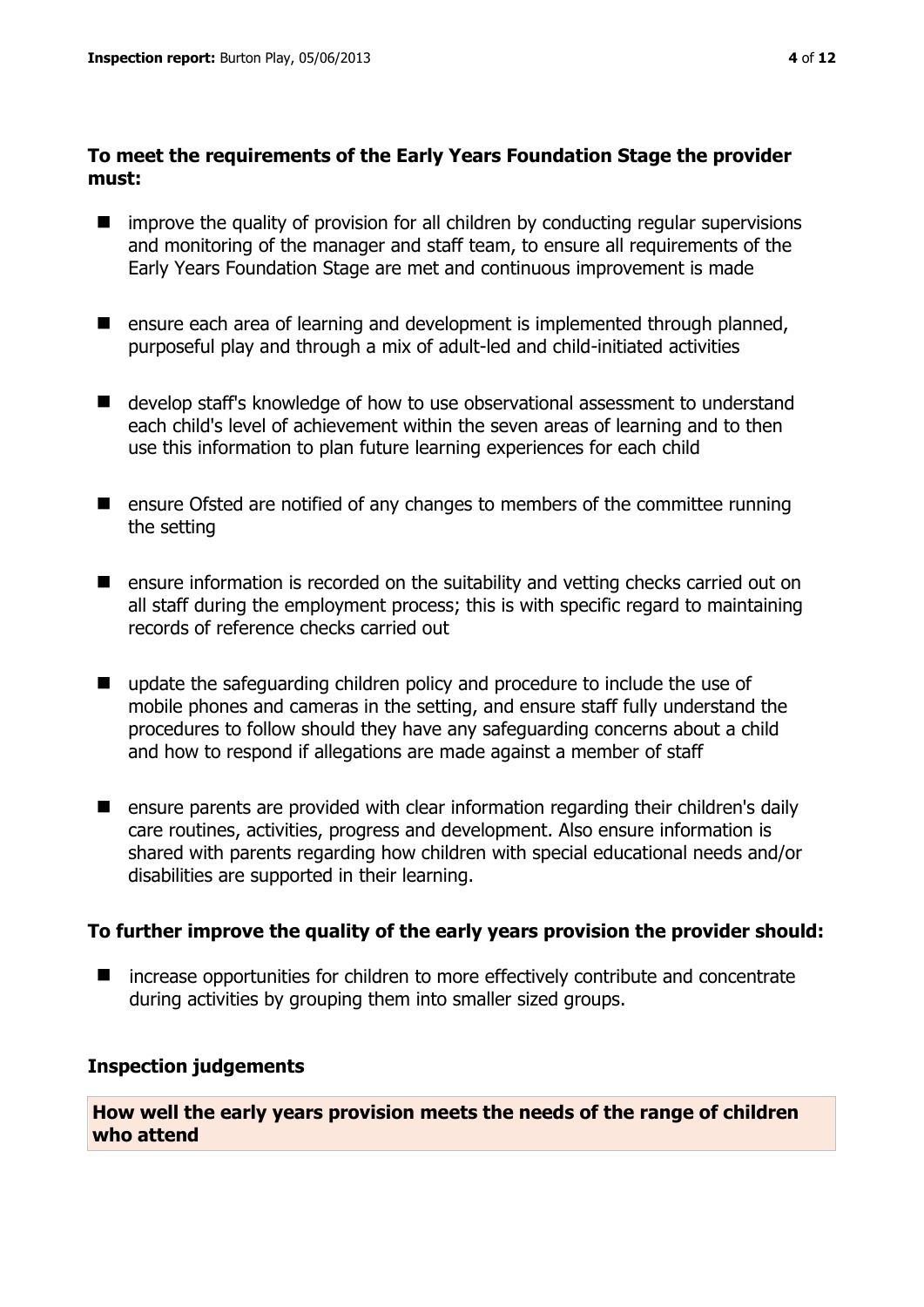Children's learning and development is not promoted. This is because weaknesses in the educational programmes have only recently begun to be identified, and procedures to improve practice are therefore not embedded in practice. This results in children not benefitting from improved learning experiences. Staff's knowledge of how children learn and how to use observational assessments to monitor their progress is ineffective. While children do have lots of fun as staff engage in play with them, asking them some good questions during this play, staff are unable to identify the learning potential from all activities. This prevents them from fully challenging all children through planned, purposeful learning experiences. The recent introduction of a new observation system is beginning to enable staff to identify and plan some next steps for children's learning. This is in the early stages of development and is starting to increase the range of adult-led activities provided to stimulate children. However, as play is still predominately childorientated, children are not being challenged enough through a balance of adult-led activities. Also, grouping of children is sometimes not fully effective, which prevents them from fully concentrating and thinking critically during these experiences. For example, during a large group activity, each child takes turns in holding a puppet when it is their turn to answer the question. While the member of staff does ask some appropriate questions about what children eat for breakfast, due to the size of the group she is prevented from asking further challenging questions to each child or from introducing what is healthy and unhealthy food. This minimises the learning experience for children.

Observational and assessment files are completed on each child. However, staff's knowledge of how to use observational assessments to monitor each child's progress from their starting points within the seven areas of learning is limited. Although parents do receive progress reports, these are not always fully discussed and explained to them. Inconsistencies within children's assessments and with information recorded on these progress reports, including the progress report at age two, clearly show staff's lack of knowledge of how to use these processes to support children's learning. Links to planning are also not made from ongoing observational assessments to fully ensure every child achieves to their full potential. Parents' evenings are held to discuss children's development. However, if parents are unable to attend this meeting, staff do not effectively follow this up and share children's progress with them. Also, when children with special educational needs and/or disabilities are provided with targeted support through individual educational plans, these are not shared with parents. This prevents all parents from playing an important role in their child's continued learning and development.

Free-flow play opportunities allow children to play inside or outside, enabling them to make their own choices. Children enjoy planting and growing a range of vegetables and fruits in the outside play area. Books are accessible to children inside and outside. Children often select their own storybook and sit and independently look at this, and sometimes ask staff to read it aloud to them. Some staff introduce children to counting during their play. For example, when jumping and exercising outside, staff encourage children to count how many jumps they do. During a baking activity, children enjoy stirring the mixture and feeling the flour. Staff encourage children to identify how this feels and what the bread mixture smells like. Children's independence with their health and self-care skills are promoted, as are their social interaction skills with staff and their peers. This provides children with some basic skills for starting school.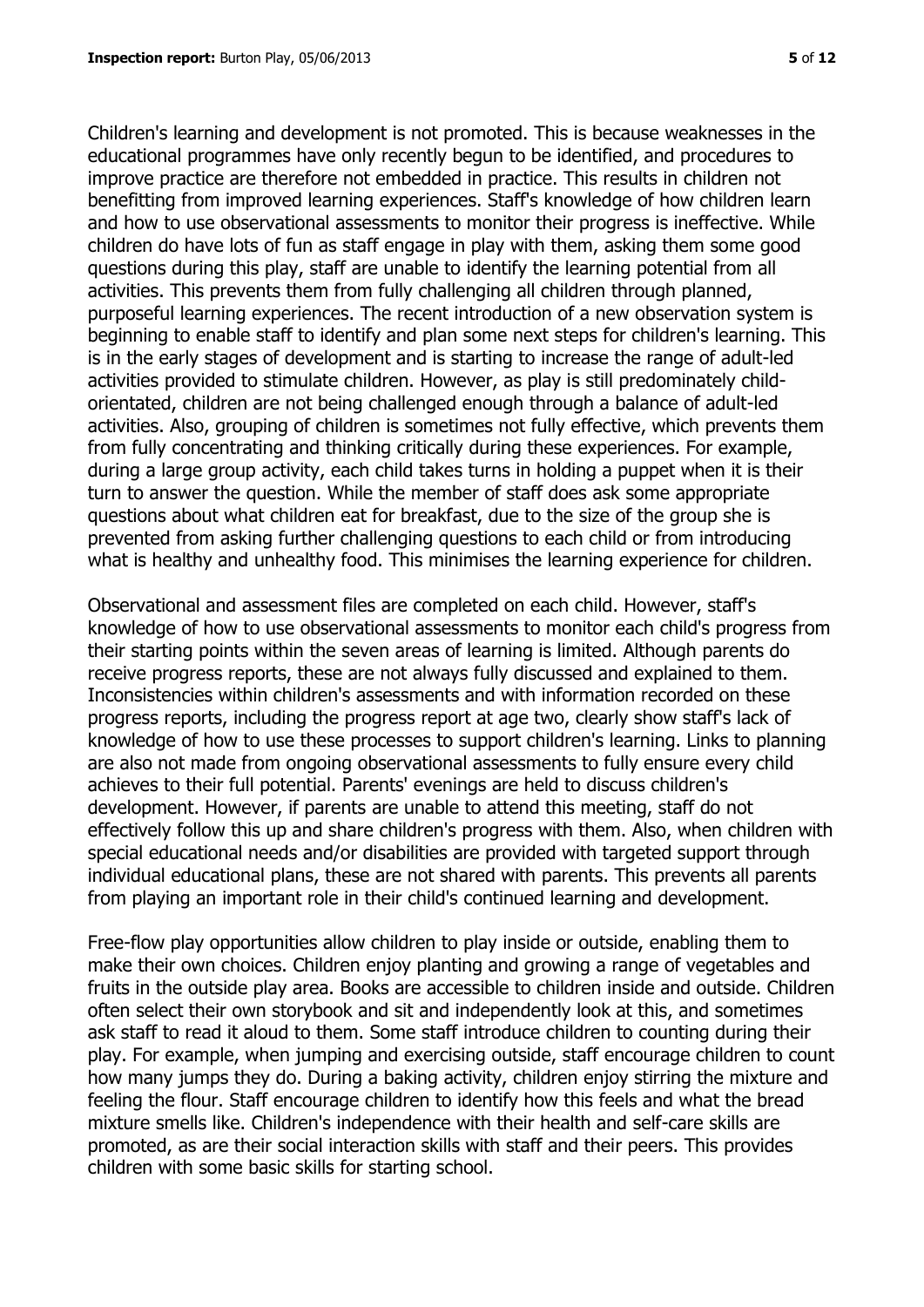#### **The contribution of the early years provision to the well-being of children**

Appropriate information is obtained from parents when younger children first start, and this is shared with all staff to ensure their care needs are adequately met. This helps children to form close bonds with staff. All children demonstrate that they are happy, settled and feel secure in the care of staff. However, information regarding older children's individual needs is sometimes not divulged to the staff team. While this information does not adversely affect the care of these older children, it does minimise the effectiveness of the setting's approach to promoting equality and diversity. Children relate generally well to staff and they develop their social skills as they learn to interact and play cooperatively with their peers. Their behaviour is predominantly good, and staff are beginning to use more positive role modelling techniques to manage children's behaviour in a more consistent manner. Children show confidence in their surroundings as they freely access their own play resources.

Children's awareness of health and safety is adequately promoted through the daily routine and some planned activities. For example, a topic on healthy eating is introducing children to a wider range of different fruits to try at snack time. Children develop independence with their toileting and hand washing during the daily routine. They benefit from active play, both inside and out, which enables them to develop their well-being. Children have sufficient opportunities to develop an understanding of their own safety, for example, during regular emergency evacuation practises. However, they are provided with a false sense of security because records relating to suitability checks on all staff are not in place. Also, Ofsted has not been notified about new committee members to ensure their suitability is fully assessed.

Satisfactory partnership working with other settings and outside agencies provides some consistency to children's care and learning, including children with special educational needs and/or disabilities. However, continued partnership working with all parents is less effective to fully ensure children's learning needs are adequately promoted. The setting develop some close links with the adjoining school to ease the transition process for children when they start school. Regular pre-visits to the school enable children to become familiar with the environment, helping them to be emotionally ready for starting school.

#### **The effectiveness of the leadership and management of the early years provision**

The setting is not meeting some of the requirements of the Statutory framework for the Early Years Foundation Stage for younger children and the Childcare Register requirements for older children. As a result, a number of legal requirements are breached, which is having a negative impact on children's care, learning and development. The inspection was prioritised by Ofsted as a result of concerns being raised. The inspection found that significant weaknesses within the provision have not been identified quickly enough by the committee or the manager. Although the committee now recognise these failings, the previous ineffective monitoring and self-evaluation systems has enabled standards of care and learning to deteriorate over a period of time. Therefore, while the committee are now taking action to bring about improvements, there are significant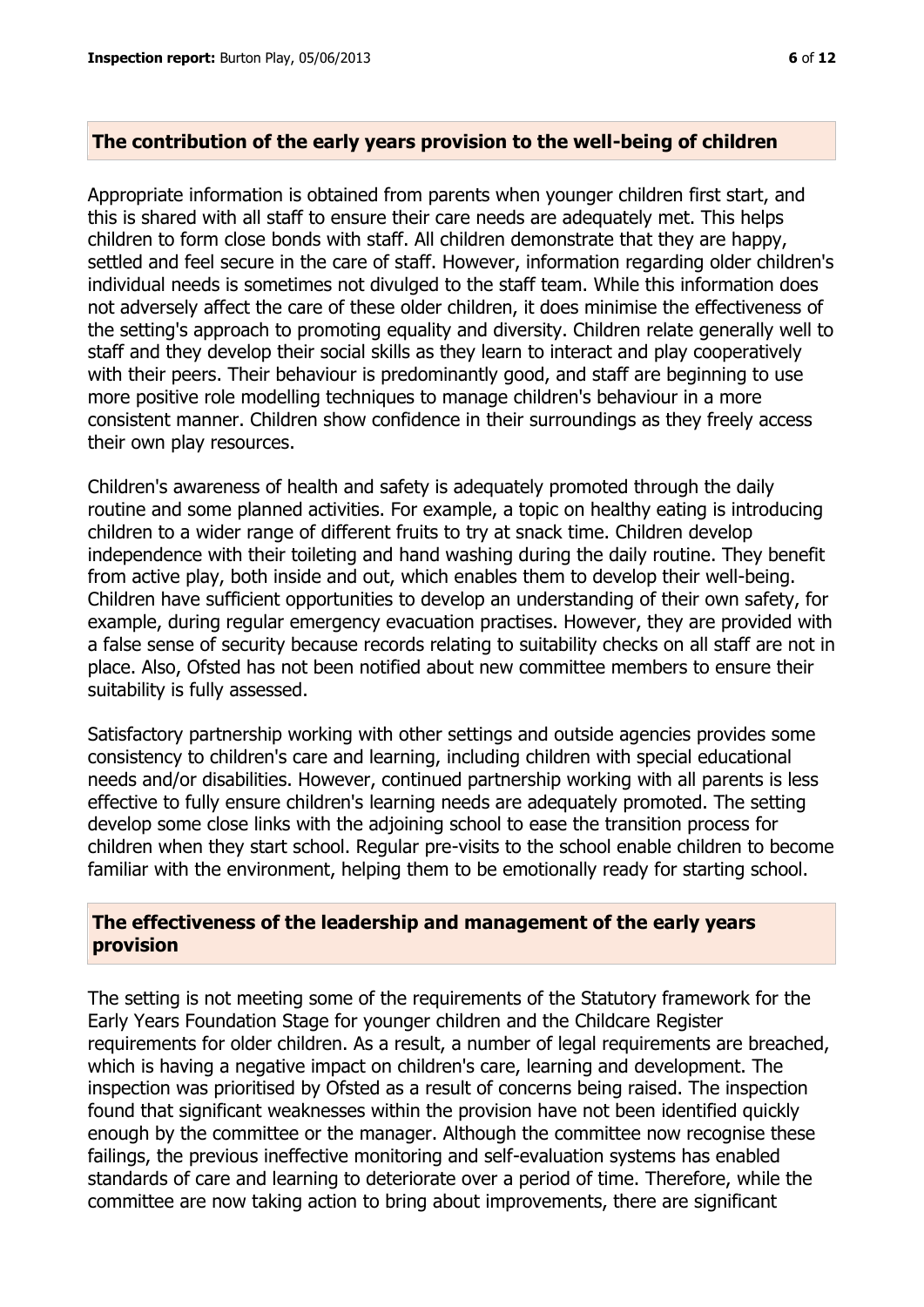weaknesses which the setting has yet to overcome. The committee are working with the local authority and employing a strong provider from another setting, who is giving them intense and vital support as an improvement partner. She is evaluating the whole provision and working with staff and the committee to drive improvements forward. The staff team are committed to the ongoing development of the setting and are embracing these changes. However, as there are significant areas requiring further development, small steps are being taken to enable the staff team to embed these into practice. This means children are not fully benefitting from improved practice in all areas.

The improvement partner is helping the committee to update all of their policies and procedures to ensure they meet current requirements. However, the safeguarding children policy lacks information regarding the use of mobile phones and cameras within the setting. Some staff are not confident with the procedures to follow if they suspect child abuse, while other staff lack knowledge of the procedures to follow if an allegation is made against a member of staff. This potentially compromises children's safety. Although the setting has suitable recruitment, vetting and induction procedures in place, these are not always followed to fully safeguard children. For example, the setting has failed to notify Ofsted of all new committee members, resulting in suitability checks not being carried on these people. Also, records relating to reference checks conducted during the vetting process of new staff are not always maintained to evidence that their suitably has been fully assessed. Again, this potentially compromises children's safety.

The suitably qualified acting deputy oversees the provision in the absence of the manager. The setting is securely maintained and staff deploy themselves to ensure children are always appropriately supervised. Daily risk assessment checks ensure the premises, environment and equipment are suitable for children to use. Internal and external space is suitably organised to enable children to freely access a developmentally appropriate range of play resources. Partnership working with parents and other providers is adequate in some areas. This results in some parents commenting positively about the setting, confirming their children are happy and enjoy attending. However, reports from other parents are less favourable and confirm effective information is not always shared with them about their child's daily care and ongoing progress and development.

# **The Childcare Register**

| The requirements for the compulsory part of the Childcare Register are | <b>Not Met</b><br>(with<br>actions) |
|------------------------------------------------------------------------|-------------------------------------|
| The requirements for the voluntary part of the Childcare Register are  | <b>Not Met</b><br>(with<br>actions) |

# **To meet the requirements of the Childcare Register the provider must:**

 $\blacksquare$  the registered person must ensure that the childcare is accessible and inclusive by taking all reasonable steps to ensure that the needs of each child, relating to their childcare, are met (compulsory part of the Childcare Register)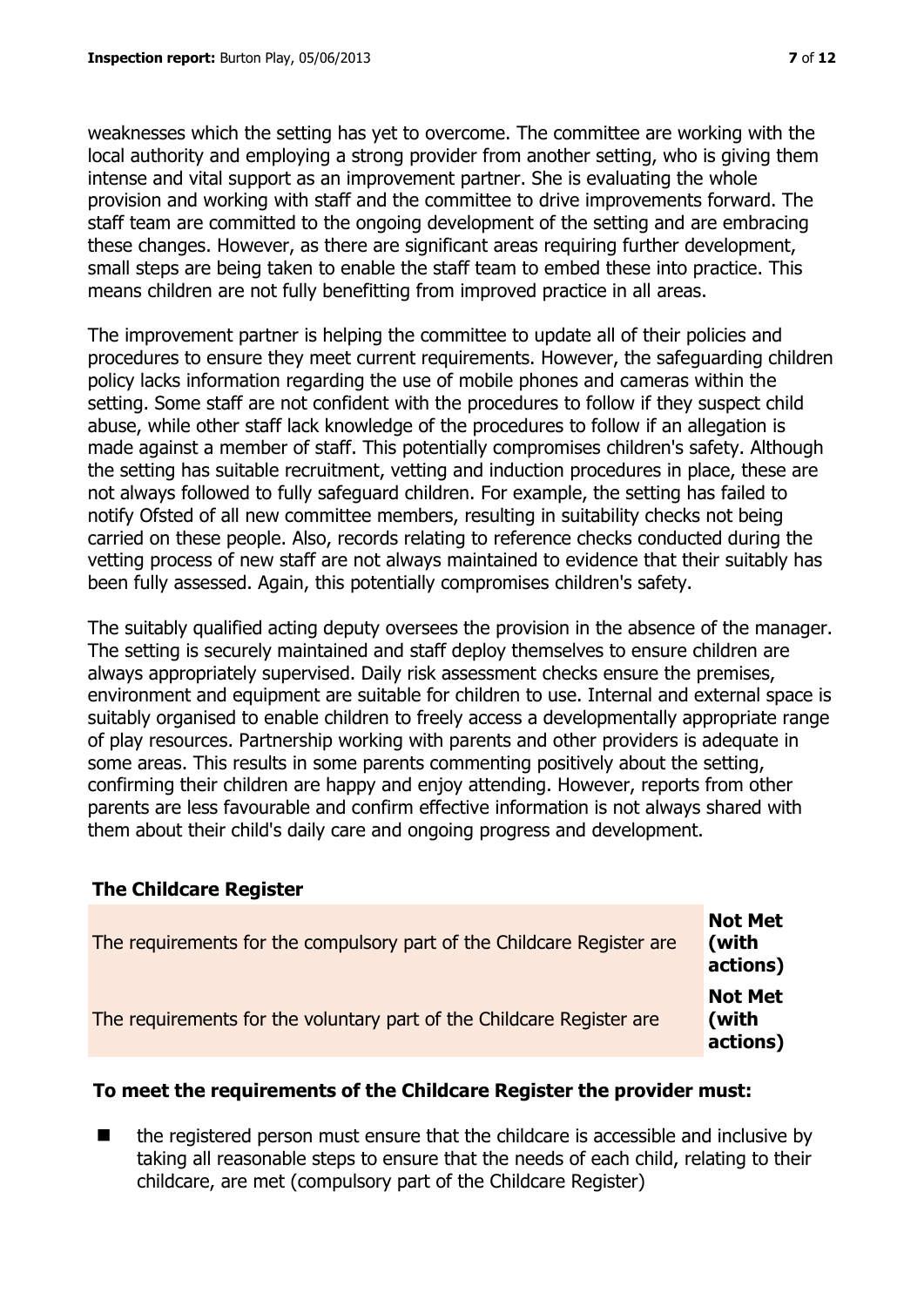- the registered person must ensure that the childcare is accessible and inclusive by taking all reasonable steps to ensure that the needs of each child, relating to their childcare, are met (voluntary part of the Childcare Register)
- the registered person, where the main purpose is childcare, must inform Ofsted of the following: the name, date of birth, address and telephone number of any partner, director, senior officer or other member of the governing body (voluntary part of the Childcare Register).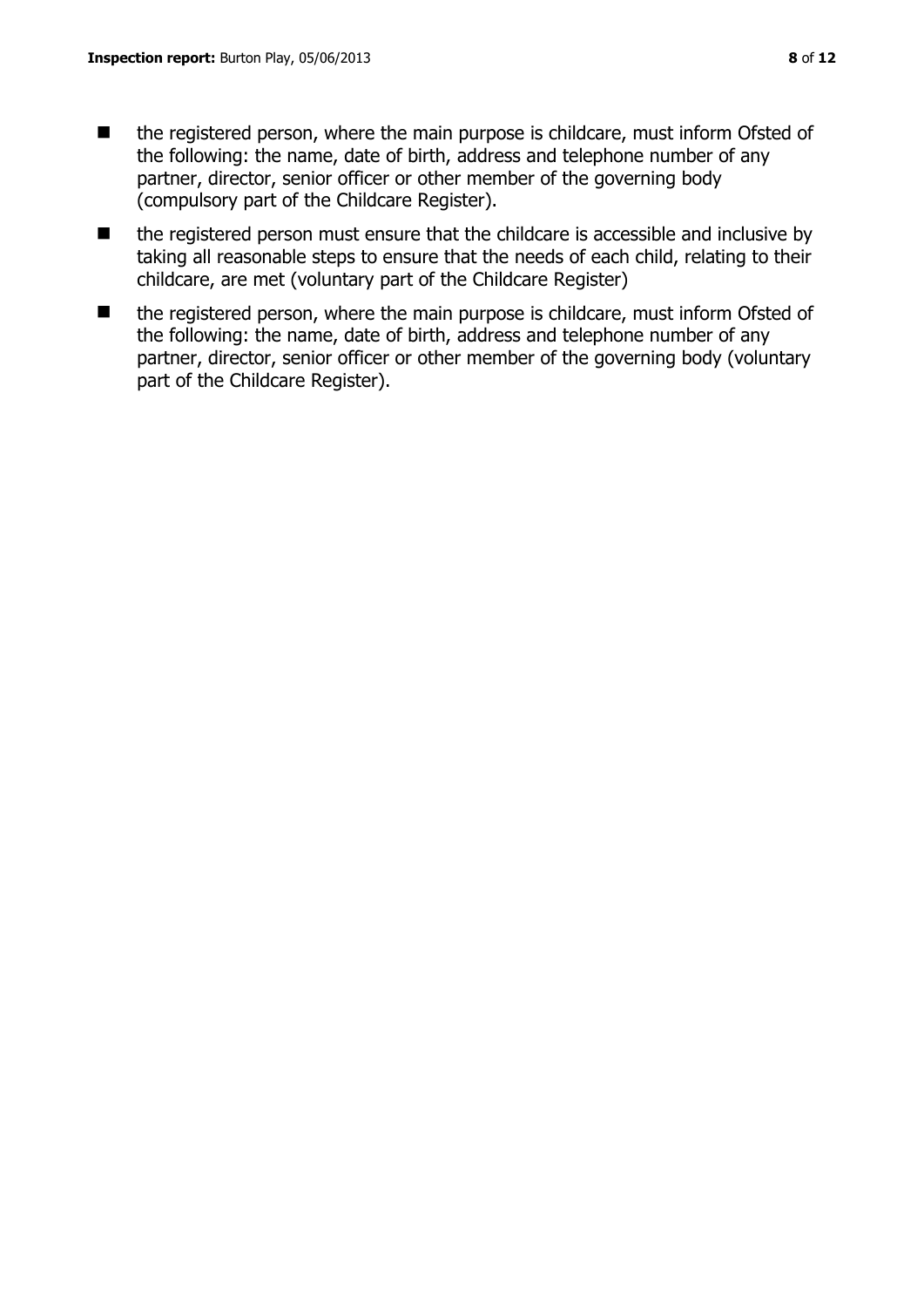# **What inspection judgements mean**

# **Registered early years provision**

| <b>Grade</b> | <b>Judgement</b> | <b>Description</b>                                                                                                                                                                                                                                                                                                                                                                 |
|--------------|------------------|------------------------------------------------------------------------------------------------------------------------------------------------------------------------------------------------------------------------------------------------------------------------------------------------------------------------------------------------------------------------------------|
| Grade 1      | Outstanding      | Outstanding provision is highly effective in meeting the needs<br>of all children exceptionally well. This ensures that children are<br>very well prepared for the next stage of their learning.                                                                                                                                                                                   |
| Grade 2      | Good             | Good provision is effective in delivering provision that meets<br>the needs of all children well. This ensures children are ready<br>for the next stage of their learning.                                                                                                                                                                                                         |
| Grade 3      | Satisfactory     | Satisfactory provision is performing less well than expectations<br>in one or more of the key areas. It requires improvement in<br>order to be good.                                                                                                                                                                                                                               |
| Grade 4      | Inadequate       | Provision that is inadequate requires significant improvement<br>and/or enforcement action. The provision is failing to give<br>children an acceptable standard of early years education and/or<br>is not meeting the safeguarding and welfare requirements of<br>the Early Years Foundation Stage. It will be inspected again<br>within 12 months of the date of this inspection. |
| Met          |                  | The provision has no children on roll. The inspection judgement<br>is that the provider continues to meet the requirements for<br>registration.                                                                                                                                                                                                                                    |
| Not met      |                  | The provision has no children on roll. The inspection judgement<br>is that the provider does not meet the requirements for<br>registration.                                                                                                                                                                                                                                        |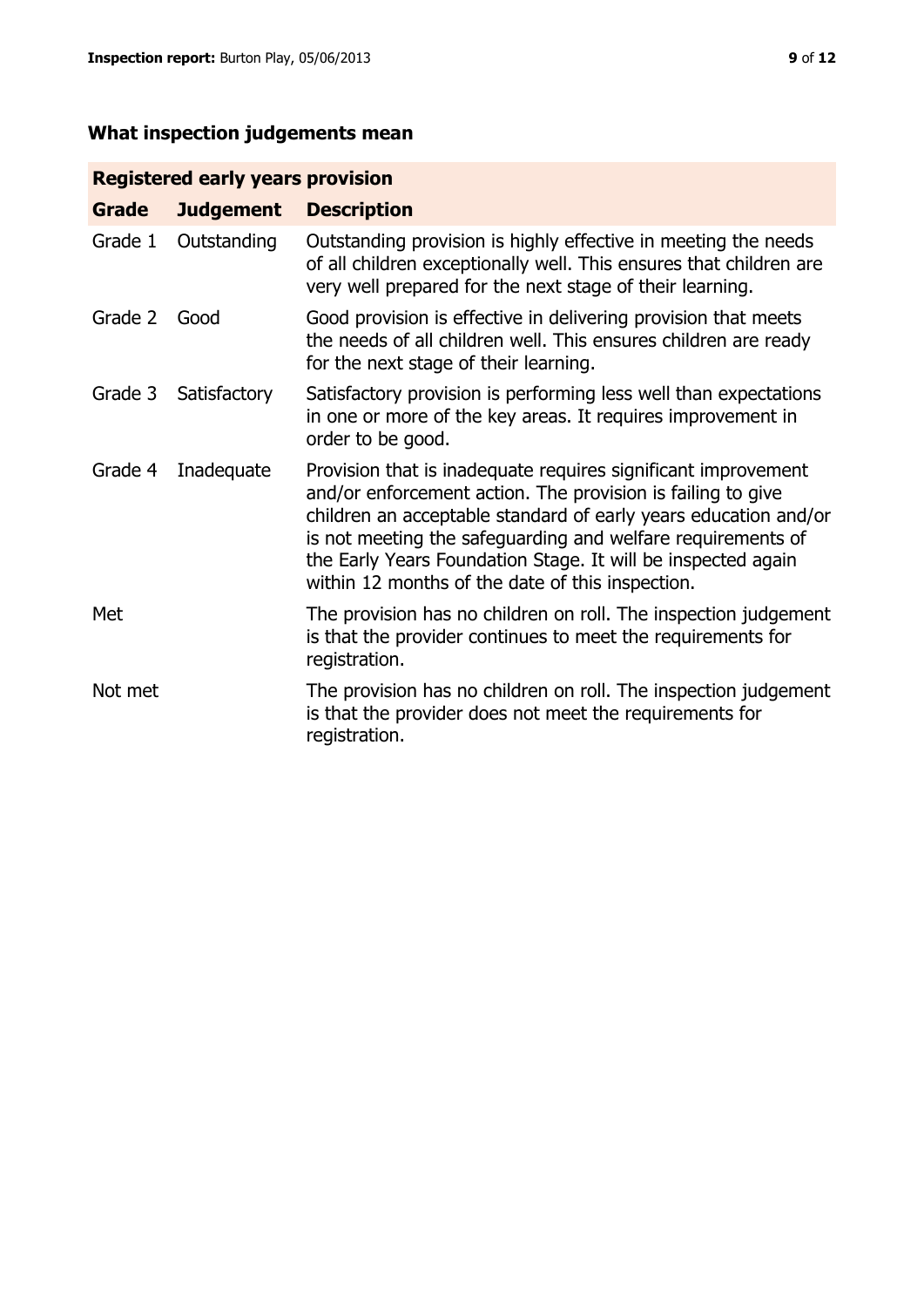#### **Inspection**

This inspection was carried out by Ofsted under sections 49 and 50 of the Childcare Act 2006 on the quality and standards of provision that is registered on the Early Years Register. The registered person must ensure that this provision complies with the statutory framework for children's learning, development and care, known as the Early Years Foundation Stage.

# **Setting details**

| Unique reference number            | 205693                       |
|------------------------------------|------------------------------|
| <b>Local authority</b>             | North Lincolnshire           |
| <b>Inspection number</b>           | 921445                       |
| <b>Type of provision</b>           |                              |
| <b>Registration category</b>       | Childcare - Non-Domestic     |
| Age range of children              | $0 - 17$                     |
| <b>Total number of places</b>      | 24                           |
| Number of children on roll         | 60                           |
| <b>Name of provider</b>            | <b>Burton Play Committee</b> |
| <b>Date of previous inspection</b> | 17/06/2009                   |
| <b>Telephone number</b>            | 01724 721719                 |

Any complaints about the inspection or the report should be made following the procedures set out in the guidance *'Complaints procedure: raising concerns and making complaints* about Ofsted', which is available from Ofsted's website: www.ofsted.gov.uk. If you would like Ofsted to send you a copy of the guidance, please telephone 0300 123 4234, or email enquiries@ofsted.gov.uk.

# **Type of provision**

For the purposes of this inspection the following definitions apply:

Full-time provision is that which operates for more than three hours. These are usually known as nurseries, nursery schools and pre-schools and must deliver the Early Years Foundation Stage. They are registered on the Early Years Register and pay the higher fee for registration.

Sessional provision operates for more than two hours but does not exceed three hours in any one day. These are usually known as pre-schools, kindergartens or nursery schools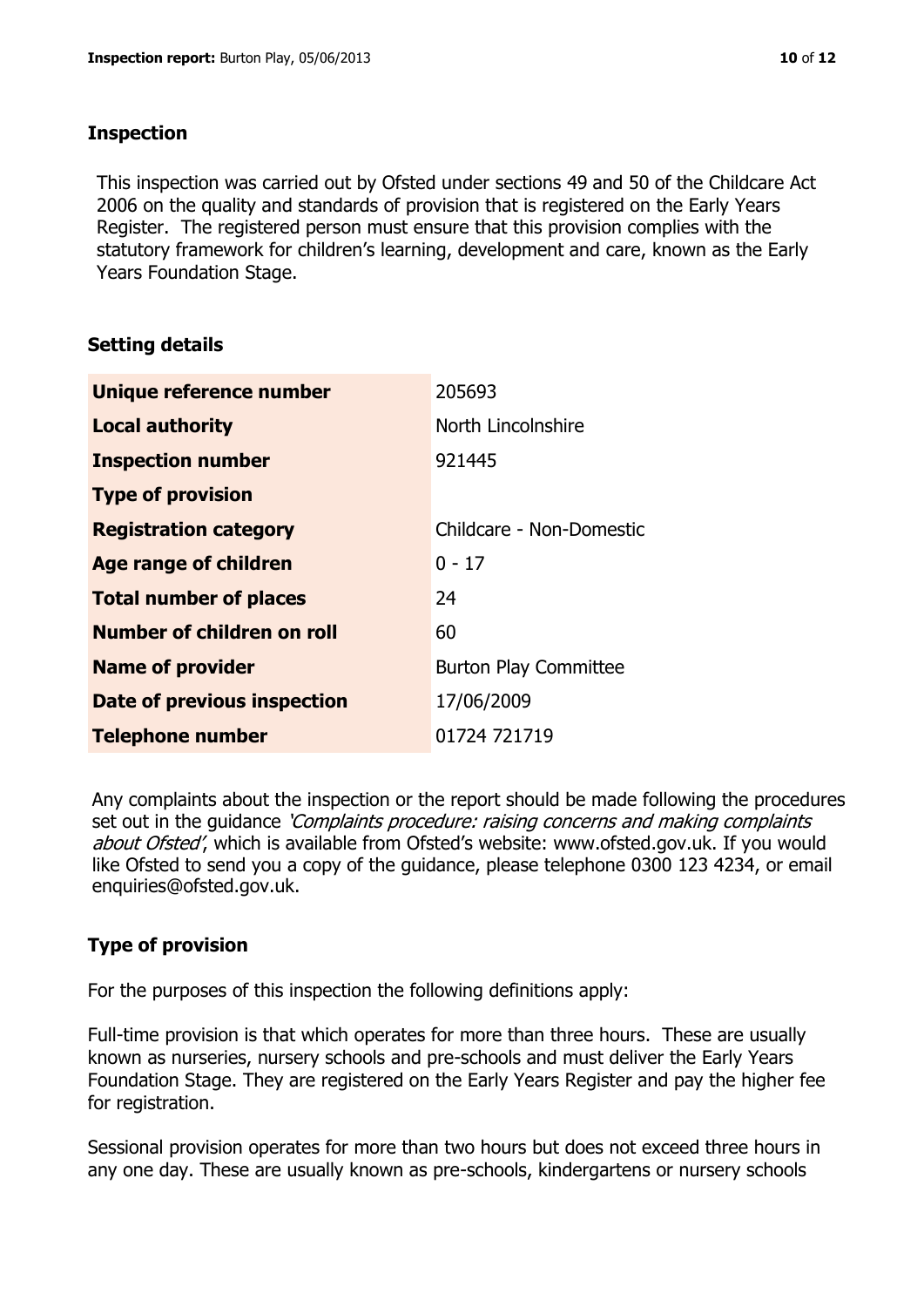and must deliver the Early Years Foundation Stage. They are registered on the Early Years Register and pay the lower fee for registration.

Childminders care for one or more children where individual children attend for a period of more than two hours in any one day. They operate from domestic premises, which are usually the childminder's own home. They are registered on the Early Years Register and must deliver the Early Years Foundation Stage.

Out of school provision may be sessional or full-time provision and is delivered before or after school and/or in the summer holidays. They are registered on the Early Years Register and must deliver the Early Years Foundation Stage. Where children receive their Early Years Foundation Stage in school these providers do not have to deliver the learning and development requirements in full but should complement the experiences children receive in school.